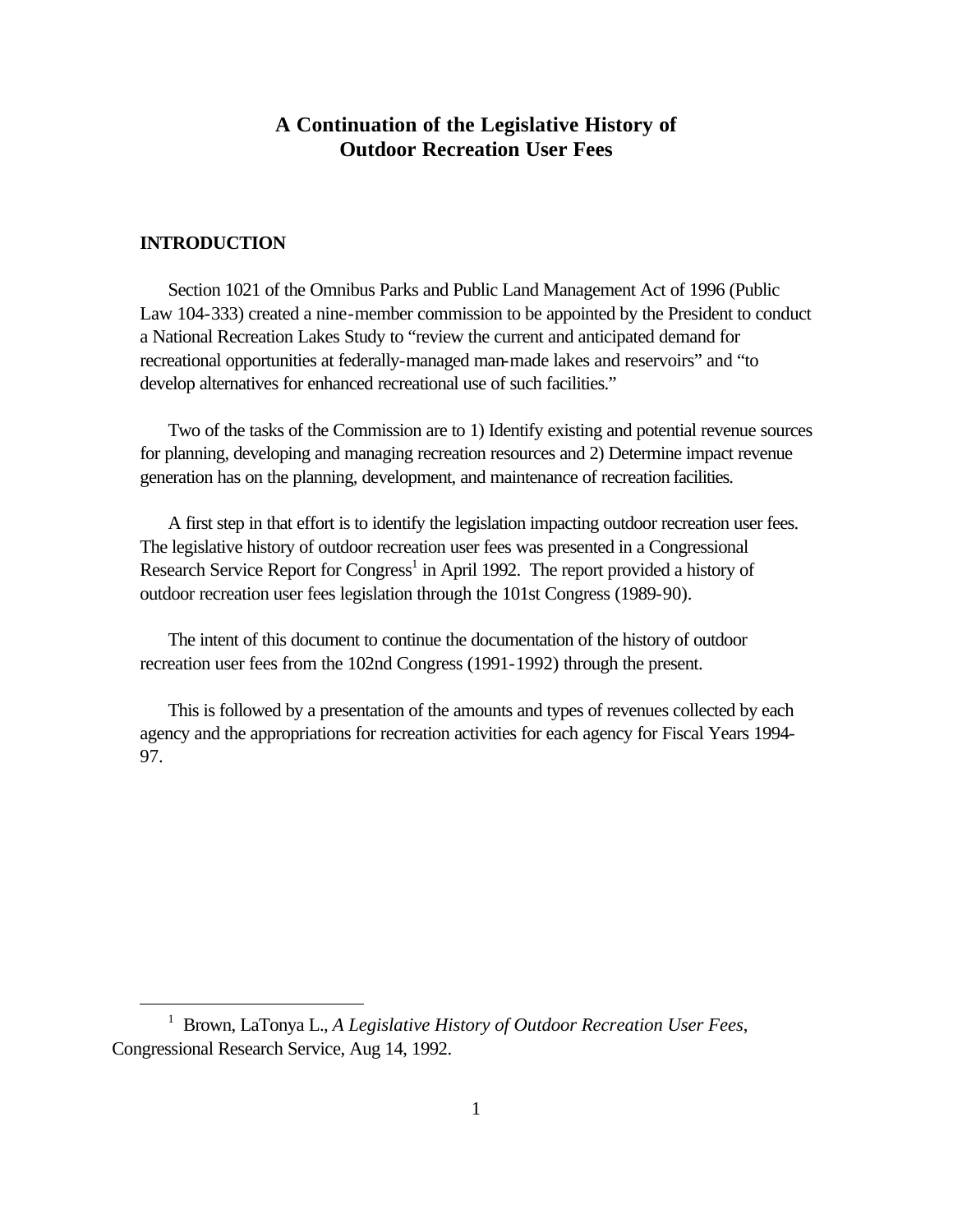# **A CONTINUATION OF THE LEGISLATIVE HISTORY OF RECREATION USER FEES**

#### **102nd Congress (1991-92)**

In this Congress, no bills regarding user fees were enacted into law.

#### **103rd Congress (1993-94)**

### **[H.R. 2264] PL 103-66, The Omnibus Budget Reconciliation Act of 1993**<sup>2</sup>

Section 5001, Recreational User Fees, of Title V - Transportation and Public Works Provisions, amended the Land and Water Conservation Act of 1965 resulting in several changes to the authority of the Corps of Engineers for charging recreation user fees.

Prohibited the Corps of Engineers from charging entrance fees.

Expanded the authority the Secretary of the Army to establish and collect user fees for the use of developed recreation sites and facilities, swimming areas, and boat launching ramps but excluding a site or facility which includes only a boat launch ramp and a courtesy dock. The prohibition on fees for drinking water, wayside exhibits, roads, scenic drives, overlook sites, picnic tables, toilet facilities, surface water areas, undeveloped or lightly developed shoreland or general visitor information were retained. The per vehicle fee for use a site or facility (other than an overnight camping site or facility or any other site or facility at which a fee is charged for use of the site or facility as of the date of the enactment of this law) for a private, noncommercial vehicle transporting not more than eight persons shall not exceed \$3 per day.

Repealed the statutory requirement that all Army Corps of Engineers lakes and reservoirs have one free campground.

Subtitle A - Recreation User Fees, of TITLE, amended the Land and Water Conservation Act of 1965 resulting in a number of changes to the authorities of Federal agencies charging recreation user fees.

Section 10001. Admission Fees.

 $\overline{a}$ 

Authorized entrance fees at Congressionally designated Forest Service and Bureau of Land Management areas and at up to 21 areas of concentrated use administered by the Secretary of

<sup>&</sup>lt;sup>2</sup> H.R. 2264 -- Signed into law (Public Law 103-66), August 10, 1993.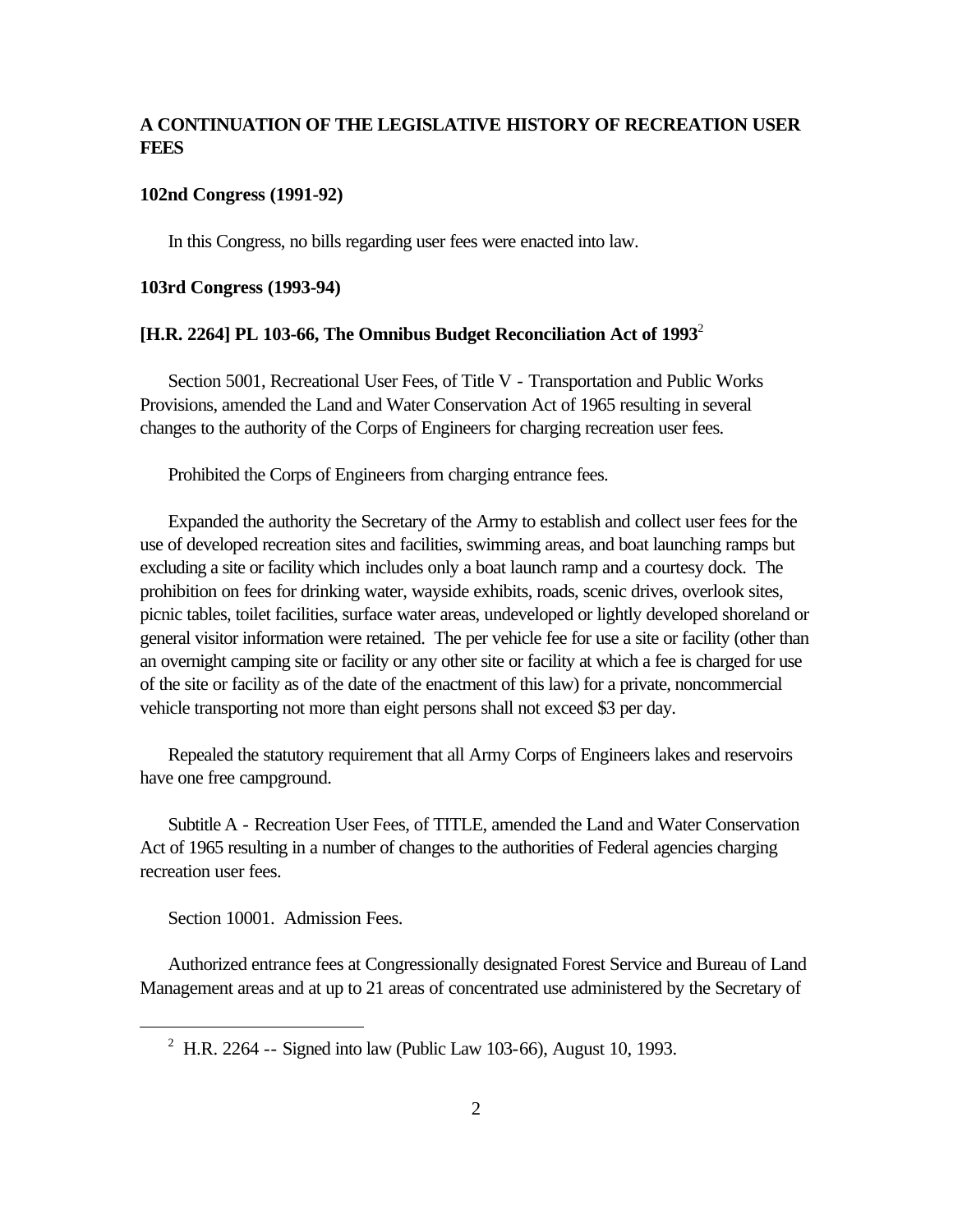Agriculture. "Area of concentrated public use" was defined as "an area that is managed primarily for outdoor recreation purposes, contains at least one major recreation attraction, where facilities and services necessary to accommodate heavy public use are provided, and public access to the area is provided in such a manner that admission fees can be efficiently collected at one or more centralized locations."

A one-time processing fee of \$10.00 was imposed on the issuance of Golden Age Passports.

Section 10002. Recreation User Fees.

Authorized user fees at day use recreation sites including swimming areas, boat ramps and managed parking lots on Department of the Interior, Department of Agriculture and Army Corps of Engineers outdoor recreation sites. The prohibition on fees for drinking water, wayside exhibits, roads and overlooks, visitor centers, scenic drives and picnic tables were retained. Overnight camping fees were authorized if 5 of 9 criteria (tent or trailer space, drinking water, access roads, refuse containers, toilet facilities, personal fee collection, visitor protection, campfire facilities, picnic tables) are met.

Authorized the Secretaries of the Interior and Agriculture to retain from the fees collected an amount equal to the direct costs of collection associated with existing and additional fee revenues, but caps the amount that may be retained at 15% of the fee revenues collected for that year.

Authorized commercial tour use fees for vehicles and aircraft at certain park system units with high levels of overflight activity.

Authorized the sale of Golden Eagle Passports by non-Federal entities, with such agencies retaining 8"% of the gross receipts, with proceeds to be divided among agencies based on a share of entrance fee revenues. All the fee revenues from the non-Federal sale of the Golden Eagle Passport will be used solely for resource protection, rehabilitation and conservation projects carried out by conservation corps pursuant to Public Law 91-378, or other programs or authorities, on lands administered by the Secretary of the Interior and the Secretary of Agriculture.

Annual permits shall be valid for a period of 12 months from the date the annual fee is paid.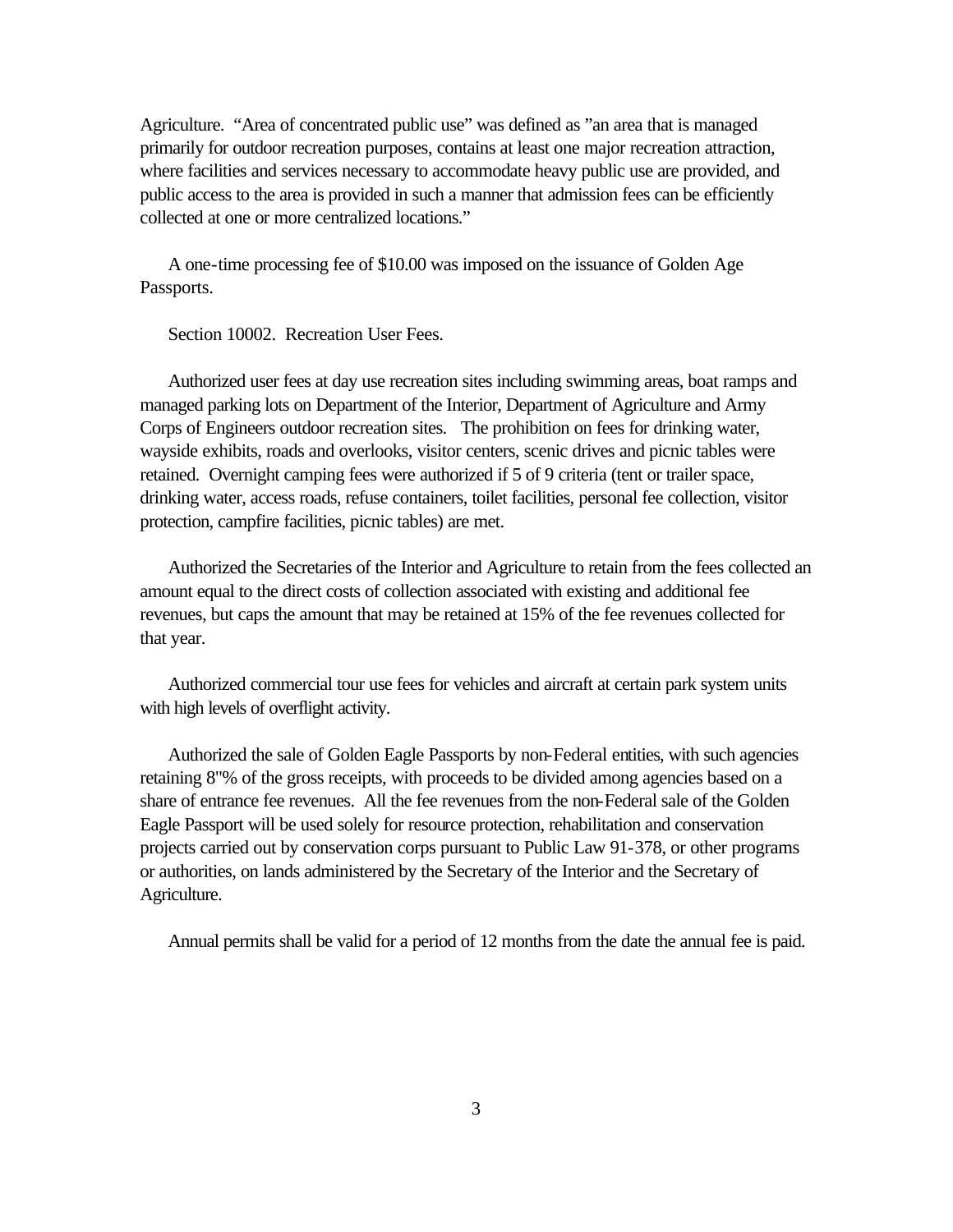#### **104th Congress (1995-96)**

 $\overline{a}$ 

# **[H.R 3019] PL 104-134, Department of the Interior and Related Agencies Appropriations Act for FY 1996<sup>3</sup>**

Section 315, Recreational Fee Demonstration Program, directed the Secretary of the Interior (acting through Bureau of Land Management, the National Park Service and the United States Fish and Wildlife Service) and the Secretary of Agriculture (acting through the Forest Service) to implement a fee program to demonstrate the feasibility of user-generated cost recovery for the operation and maintenance of recreation areas or sites and habitat enhancement projects on Federal Lands

Each agency was to select no fewer than ten and no more than fifty sites or projects for the demonstration program. The agencies were permitted to collect fees for admission or use of sites, facilities visitor centers, equipment or special services, with fees based upon cost recovery or fair market value. Volunteers were authorized to collect demonstration program fees.

For agencies other than the Fish and Wildlife Service, up to 15% of current year collections at each agency, but not greater than fee collection costs for that fiscal year, are to remain available without further appropriation.

80% of the demonstration program fees in excess of 104% of FY 1995 collections for recreation sites and habitat enhancement projects, and thereafter annually adjusted upward by 4%, are available for use at the site or project from which funds are collected without further appropriation.

20% of the demonstration program fees in excess of 104% of FY 1995 collections for recreation sites and habitat enhancement projects, and thereafter annually adjusted upward by 4%, are available for use on an agency-wide basis, without further appropriation.

For the Fish and Wildlife Service, 70% of the funds collected shall go to wetlands acquisition using FY 1995 revenue as a base.

Amounts of funds collected under the demonstration program may only be used for the area, site or project concerned, for backlogged repair and maintenance projects and for interpretation, signage, habitat or facility enhancement, resource preservation, annual operation, maintenance, and law enforcement relating to public use. The agency wide accounts may be used for the same purposes, but for areas, sites or projects selected at the discretion of the respective agency head.

<sup>&</sup>lt;sup>3</sup> H.R 3019 -- Signed into law (Public Law 104-134), April 26, 1996.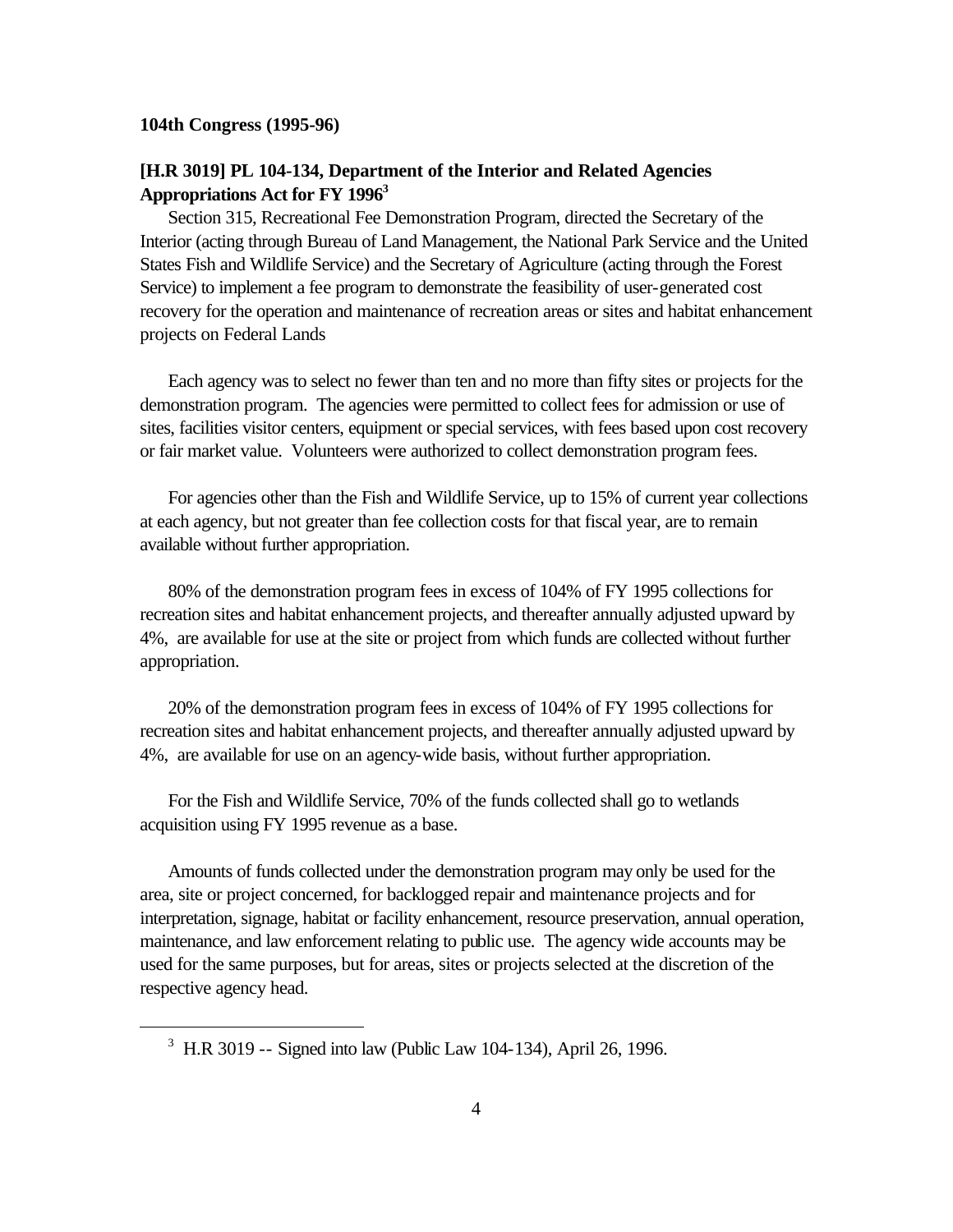The authority to collect demonstration program fees shall commence on October 1, 1995, and end on September 30, 1998. Funds shall remain available through September 30, 2001.

### **[H.R. 3610], PL 104-208, Omnibus Consolidate Appropriations Act for FY 1997<sup>4</sup>**

Section 319 amended Section 315(b) (Recreational Fee Demonstration Program) of PL 104-134 to allow up to 100 sites/projects per agency and extended the program for one fiscal year (September 30, 1999) with funds to remain available through September 30, 2002.

All funds collected under the Fee Demonstration Program by the Fish and Wildlife Service are to go to refuge O&M rather than 70% going to wetlands acquisition using FY 1995 revenue as a base.

#### **[S. 640], PL 104-303, The Water Resources Development Act of 1996<sup>5</sup>**

Section 208 directs the Secretary to: (1) provide increased emphasis on, and opportunities for recreation at, projects operated, maintained, or constructed by the Corps of Engineers; (2) report to the Congress on measures taken to implement this subsection within two years; (3) return appropriated special recreation use fee to the projects at which the fees were collected; (4) report to specified congressional committees on the FY 94 and FY 95 collection of fees at Corps projects; (5) evaluate the feasibility of implementing an alternative to the \$25 annual pass currently offered to users of recreational facilities at Corps projects; and (6) report to the Congress the results of such evaluation. Terminates on a conditional date the authority to establish an alternative annual pass.

#### **105th Congress (1997-98)**

#### **HR 682**<sup>6</sup>

 $\overline{a}$ 

Proposed to authorize the Secretary of the Interior to assess up to \$2 per person visiting the Grand Canyon and other national parks to secure bonds for capital improvements to the park. **HR 706**<sup>7</sup>

- $5$  S. 640 -- Signed into law (Public Law 104-303), October 1996.
- <sup>6</sup> H.R. 682 -- Referred to the Subcommittee on National Parks and Public Lands.

 $7$  H.R. 706 -- Referred to the Subcommittee on National Parks and Public Lands, February 21, 1997.

<sup>4</sup> H.R. 3610 -- Signed into law (Public Law 104-208, September 30, 1996.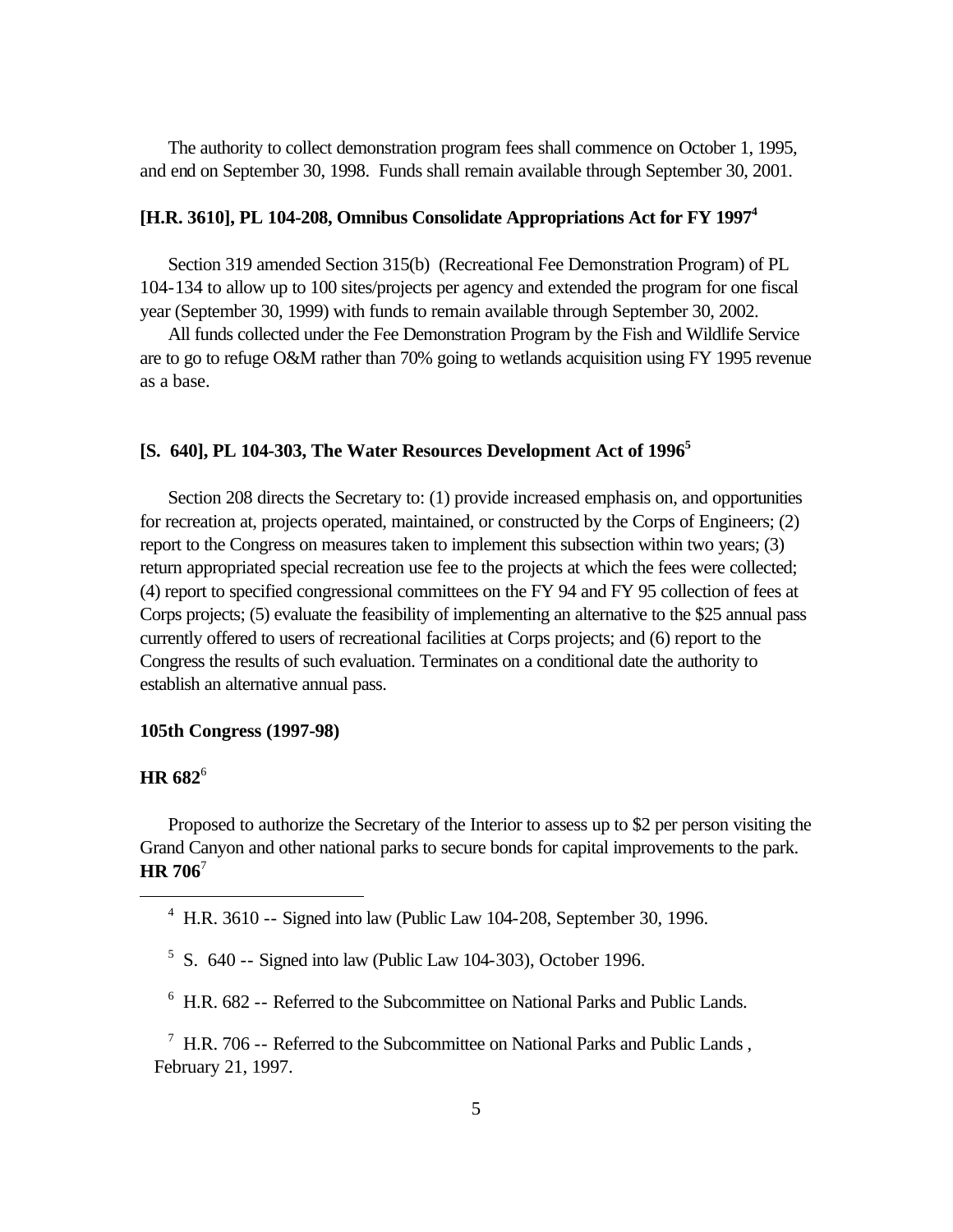Proposed to amend the Land and Water Conservation Fund Act to half the receipts offbudget treatment of the Land and Water Conservation Fund Act monies.

# **HR 1487**<sup>8</sup>

Proposed to amend the Land and Water Conservation Fund Act to allow off-budget treatment of one-half of the receipts of the Land and Water Conservation Fund Act and to limit the amount of Land and Water Conservation Fund Act funds for Federal use to not more than the amount for the States.

## **HR 1732**<sup>9</sup>

Proposed to amend the Land and Water Conservation Fund Act to allow off-budget treatment of all Land and Water Conservation Fund Act receipts and special recreation user fees and have none of them treated as new budget authority.

## **HR 2502**<sup>10</sup>

Proposed to amend the Land and Water Conservation Fund Act to allow national park units that cannot charge entrance or admission fees to retain other fees and charges.

### **S 1333**<sup>11</sup>

 $\overline{a}$ 

Proposed to amend the Land and Water Conservation Fund Act to allow national park units that cannot charge entrance or admission fees to retain other fees and charges.

# **[H.R. 1871], PL 105-18, 1997 Emergency Supplemental Appropriations Act for Recovery from Natural Disasters and for Overseas Peacekeeping Efforts, Including**

<sup>9</sup> H.R. 1732 -- Referred to the Committees on National Parks and Public Lands; Fisheries Conservation, Wildlife and Oceans; and Forests and Forests Lands, May 30, 1997.

 $10$  H.R. 2502 -- Referred to the Committee on Resources, September 18, 1997, and to the Subcommittee on National Parks and Public Lands, September 23, 1997.

<sup>11</sup> S. 682 -- Referred to the Subcommittee on National Parks and Public Lands.

<sup>&</sup>lt;sup>8</sup> H.R. 1487 -- Referred to the Committee on Budget and the Subcommittees on National Parks and Public Lands; Fisheries Conservation, Wildlife and Oceans; and Forest and Forest Health, May 5, 1997.